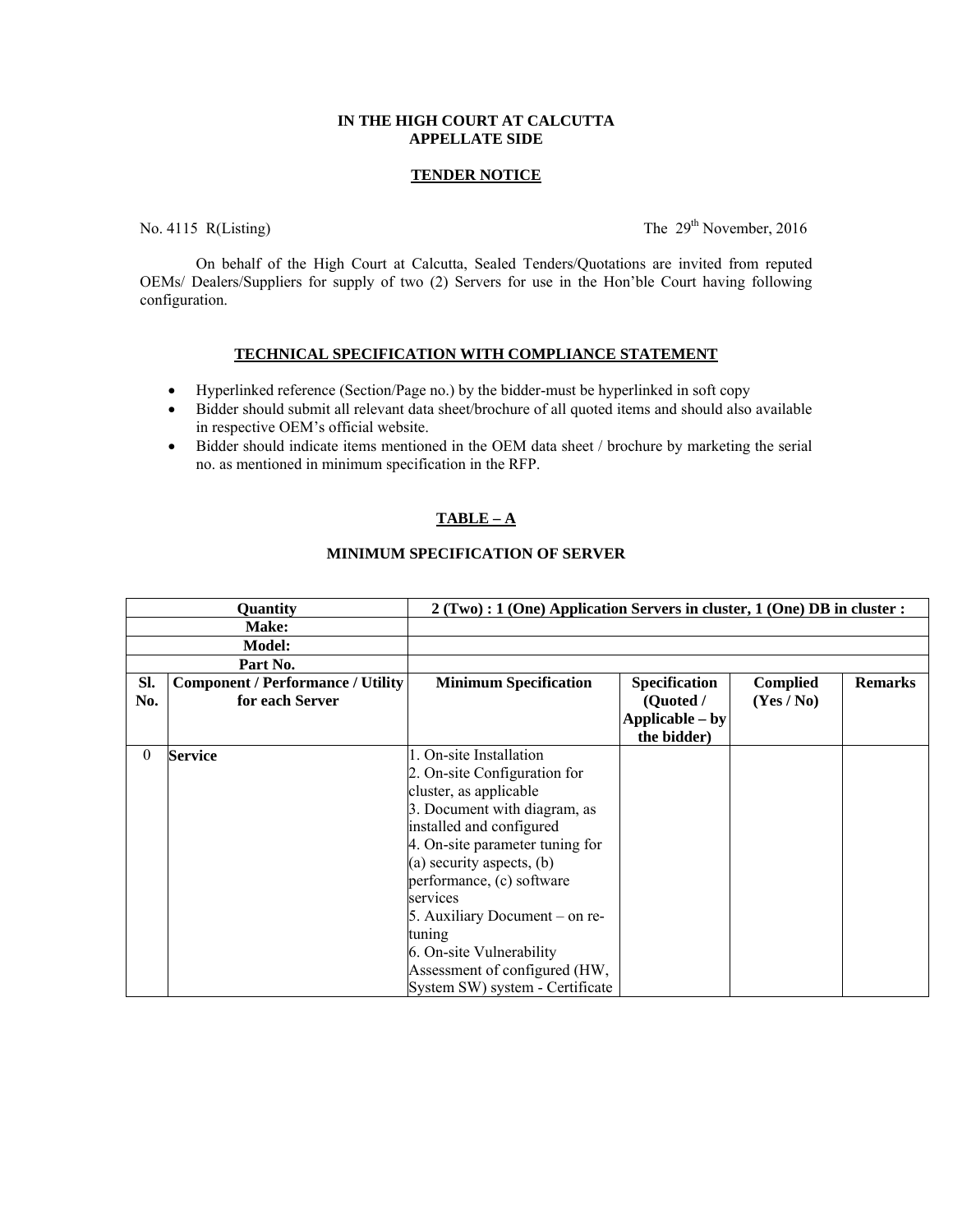|     | <b>Processor</b>                         | 1. Make & Model                                                 |                 |                 |                |
|-----|------------------------------------------|-----------------------------------------------------------------|-----------------|-----------------|----------------|
|     |                                          | 2. 2 (two) Physical 64 Bit                                      |                 |                 |                |
|     |                                          | Processors (x86 64 with                                         |                 |                 |                |
|     |                                          | seamless binary execution of 32                                 |                 |                 |                |
|     |                                          | bit)                                                            |                 |                 |                |
|     |                                          | 3. Total Nos. of Processor /                                    |                 |                 |                |
|     |                                          |                                                                 |                 |                 |                |
|     |                                          | Cores / Threads i.e. in total $\underline{P}$ / $\underline{C}$ |                 |                 |                |
|     |                                          | T                                                               |                 |                 |                |
| 1.1 | Architecture                             | 64 Bit architecture for all cores                               |                 |                 |                |
|     |                                          | (if any) and all processors                                     |                 |                 |                |
| 1.2 | <b>Processor Frequency</b>               | Proc Freq. (in GHz)                                             |                 |                 |                |
| 1.3 | Cache                                    | L3 cache in MB                                                  |                 |                 |                |
| 1.4 | <b>Processor-Memory transport</b>        | 1. Byte / transfer                                              |                 |                 |                |
|     |                                          | 2. Transfer / Sec,                                              |                 |                 |                |
|     |                                          | 3. Bandwidth                                                    |                 |                 |                |
| Sl. | <b>Component / Performance / Utility</b> | <b>Minimum Specification</b>                                    | Specification   | <b>Complied</b> | <b>Remarks</b> |
| No. | for each Server                          |                                                                 | (Quoted /       | (Yes / No)      |                |
|     |                                          |                                                                 | Applicable – by |                 |                |
|     |                                          |                                                                 | the bidder)     |                 |                |
| 3   | <b>Memory</b>                            | 1. Memory $>= 256$ GB,                                          |                 |                 |                |
|     |                                          | 2. Max Memory support                                           |                 |                 |                |
|     |                                          | $>=256GB$                                                       |                 |                 |                |
|     |                                          | 3. Memory Type DDR-4                                            |                 |                 |                |
|     |                                          | 4. DDR Freq.                                                    |                 |                 |                |
| 4   | <b>VGA &amp; Others</b>                  | VGA Interface / Port with                                       |                 |                 |                |
|     |                                          | separate VGA Memory>=                                           |                 |                 |                |
|     |                                          | 1.16MB                                                          |                 |                 |                |
|     |                                          | 2. 2 (front/back) USB port                                      |                 |                 |                |
| 5   | <b>RAID</b>                              | Minimum 1 No. Hardware (SAS-                                    |                 |                 |                |
|     |                                          | 3, 12 Gbps) RAID Controller                                     |                 |                 |                |
|     |                                          | Supporting RAID Levels 0,1,10,                                  |                 |                 |                |
|     |                                          | $5, 50, 6$ and $60$ with minimum                                |                 |                 |                |
|     |                                          | 512MB Flash cache                                               |                 |                 |                |
| 6   | <b>SAS Casing</b>                        | 1. Min 2, 2.5",                                                 |                 |                 |                |
|     |                                          | 2. Hot-swap / Hot Plug                                          |                 |                 |                |
|     |                                          | 3. SAS-3 (12 Gbps) compatible                                   |                 |                 |                |
|     |                                          | casing                                                          |                 |                 |                |
| 7   | <b>DVD-DL RW</b>                         | 1 no. of individual / sharable                                  |                 |                 |                |
|     |                                          | DVD-RW drive.                                                   |                 |                 |                |
| 8   | <b>FCoE</b>                              | 2 Nos. of dual Port 10 Gbps                                     |                 |                 |                |
|     |                                          | Fiber Channel over Ethernet                                     |                 |                 |                |
|     |                                          | (FCoE) CNA for connecting                                       |                 |                 |                |
|     |                                          | Storage and Network with                                        |                 |                 |                |
|     |                                          | redundancy, with booting from                                   |                 |                 |                |
|     |                                          | storage capability, and with                                    |                 |                 |                |
|     |                                          | required modules & patch cords                                  |                 |                 |                |
|     |                                          | (Total 4 ports / interfaces on two                              |                 |                 |                |
|     |                                          | separate / independent cards /                                  |                 |                 |                |
|     |                                          | controllers)                                                    |                 |                 |                |
| 9   | <b>Ethernet</b>                          | 1. Min. 2x2 nos. of Gigabit                                     |                 |                 |                |
|     |                                          | Ethernet Port on RJ-45 with                                     |                 |                 |                |
|     |                                          | patch cords                                                     |                 |                 |                |
|     |                                          | 2. TCP/IP Offload Engine                                        |                 |                 |                |
|     |                                          |                                                                 |                 |                 |                |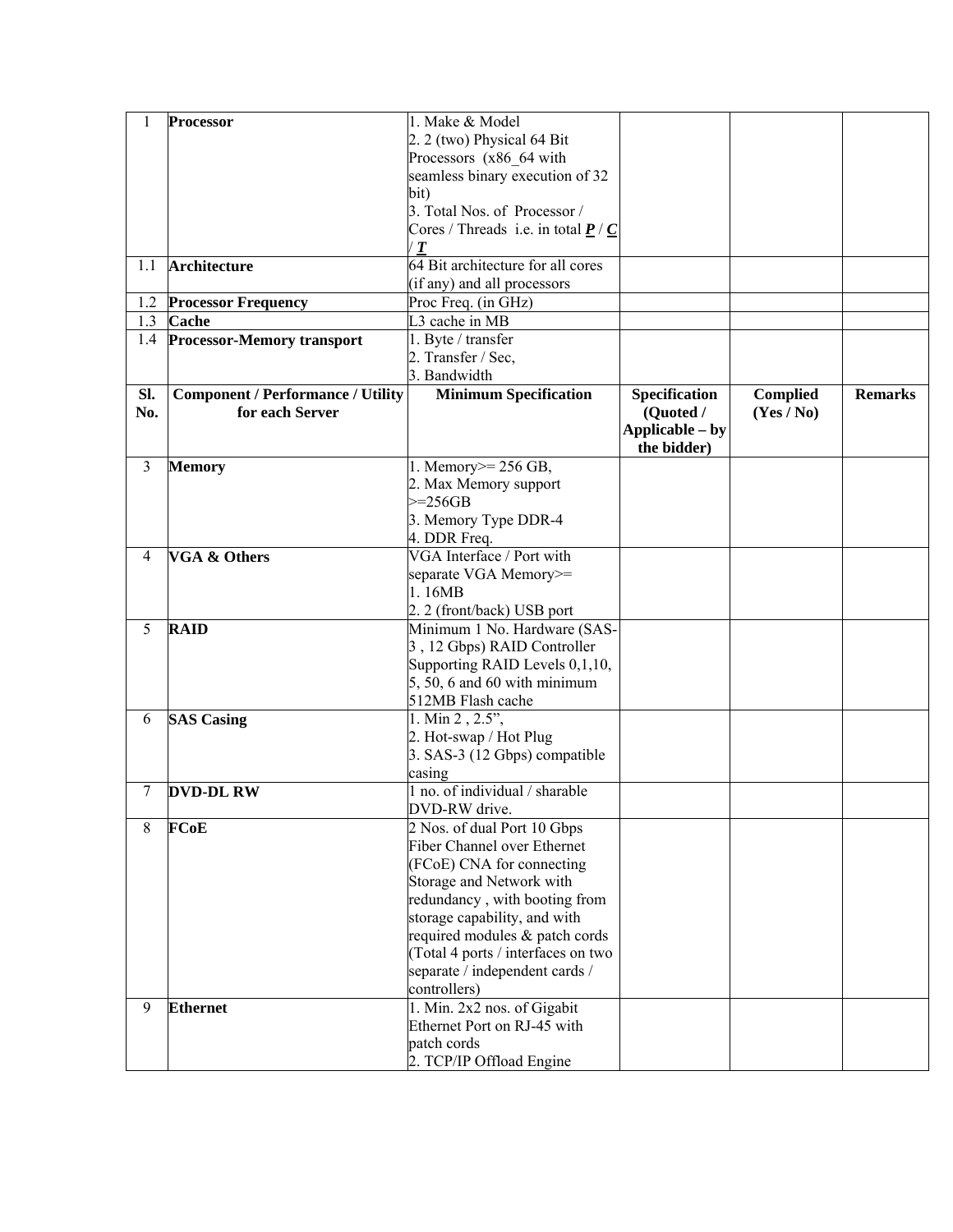| 10  | <b>Free Slot for adapters</b>            | Min. 2 nos. Mention type $\&$                                   |                 |                 |                |
|-----|------------------------------------------|-----------------------------------------------------------------|-----------------|-----------------|----------------|
|     |                                          | Parameter                                                       |                 |                 |                |
| 11  | <b>Server Environment, Management</b>    | 1. Dedicated Management Port                                    |                 |                 |                |
|     |                                          | (RJ-45) with patch cord, and with                               |                 |                 |                |
|     |                                          | Remote management                                               |                 |                 |                |
|     |                                          | functionalities.                                                |                 |                 |                |
|     |                                          | 2. Web based Management.                                        |                 |                 |                |
|     |                                          | Server should be able to generate                               |                 |                 |                |
|     |                                          | impending failure alerts on                                     |                 |                 |                |
|     |                                          | processor, memory and hard disk                                 |                 |                 |                |
|     |                                          | drives.                                                         |                 |                 |                |
| 12  | <b>Power Supply</b>                      | 1. Min. 2 nos. of hot-swap                                      |                 |                 |                |
|     |                                          | power-supply,<br>2. Watt of each $>$ fully                      |                 |                 |                |
|     |                                          | configured and all components                                   |                 |                 |                |
|     |                                          | working requirements                                            |                 |                 |                |
|     |                                          | 3. Mention Efficiency Level                                     |                 |                 |                |
|     |                                          |                                                                 |                 |                 |                |
|     |                                          |                                                                 |                 |                 |                |
|     |                                          |                                                                 |                 |                 |                |
|     |                                          |                                                                 |                 |                 |                |
| 13  | <b>Server Certified for Operating</b>    | 1. Windows Server Std. - 2012<br>2. Latest version of EAL-4     |                 |                 |                |
|     | <b>System</b>                            | certified Ent. Linux                                            |                 |                 |                |
|     |                                          |                                                                 |                 |                 |                |
|     |                                          |                                                                 |                 |                 |                |
|     |                                          |                                                                 |                 |                 |                |
| 14  | <b>Form Factor</b>                       | Enclosing Form Factor: Max 1U                                   |                 |                 |                |
|     |                                          | Rack                                                            |                 |                 |                |
|     |                                          |                                                                 |                 |                 |                |
| Sl. | <b>Component / Performance / Utility</b> | <b>Minimum Specification</b>                                    | Specification   | <b>Complied</b> | <b>Remarks</b> |
| No. | for each Server                          |                                                                 | (Quoted /       | (Yes / No)      |                |
|     |                                          |                                                                 | Applicable – by |                 |                |
|     |                                          |                                                                 | the bidder)     |                 |                |
|     |                                          |                                                                 |                 |                 |                |
|     |                                          |                                                                 |                 |                 |                |
| 16  | <b>Warranty</b>                          | 5 years on-site, comprehensive<br>(HW, Firmware, Antivirus SW - |                 |                 |                |
|     |                                          | if any, system SW and utilities)                                |                 |                 |                |
|     |                                          | from the date of installation                                   |                 |                 |                |
|     |                                          | certificate, signed by the user                                 |                 |                 |                |
|     |                                          |                                                                 |                 |                 |                |
|     |                                          |                                                                 |                 |                 |                |
|     |                                          |                                                                 |                 |                 |                |
|     |                                          |                                                                 |                 |                 |                |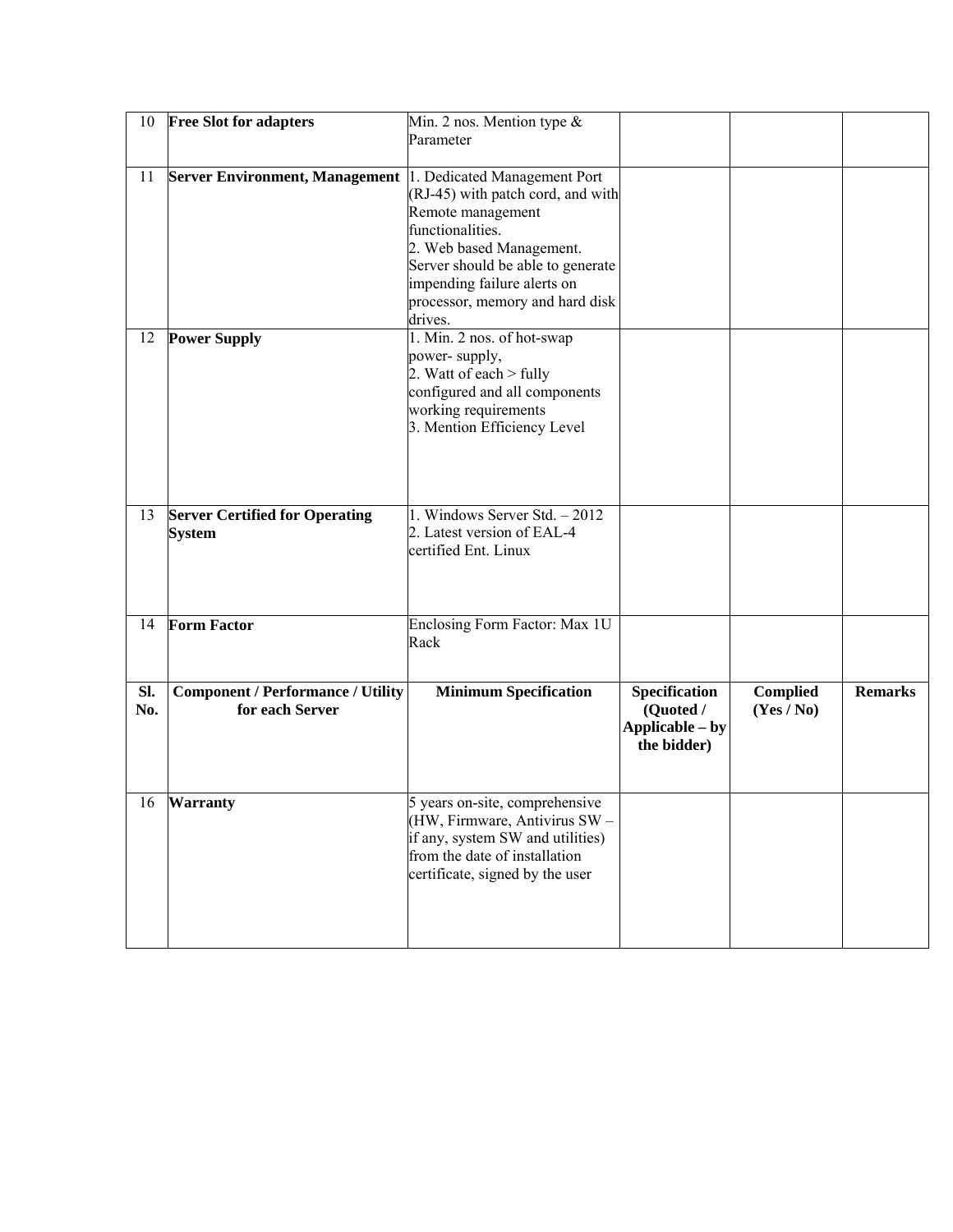| 17. | <b>Operating System (Enterprise)</b> | 1. LSB $-$ 4.x or higher            |  |  |
|-----|--------------------------------------|-------------------------------------|--|--|
|     | Category)                            | compatible                          |  |  |
|     |                                      | 2. EAL4+ or higher certified        |  |  |
|     |                                      | (Publicly available certificate at  |  |  |
|     |                                      | https://                            |  |  |
|     |                                      | www.commoncriteriaportal.org)       |  |  |
|     |                                      | OS with latest updates              |  |  |
|     |                                      | 3. Latest Linux Operating system    |  |  |
|     |                                      | (enterprise category) with all      |  |  |
|     |                                      | bundled utilities and application ( |  |  |
|     |                                      | PostgreSQL, MariaDB / MySQL,        |  |  |
|     |                                      | Apache Http, PHP, Java, Tomcat,     |  |  |
|     |                                      | Xen / KVM, Docker, GUI etc.)        |  |  |
|     |                                      | on DVD media                        |  |  |
|     |                                      | 4. 5 (five) years comprehensive     |  |  |
|     |                                      | support on bug-fixes, updates and   |  |  |
|     |                                      | upgrades from the date of           |  |  |
|     |                                      | installation certificate, signed by |  |  |
|     |                                      | the user                            |  |  |

# **TABLE – B**

# **MINIMUM SPECIFICATION OF FCoE SWITCH**

- Hyperlinked reference (Section/Page no.) by the bidder-must be hyperlinked in soft copy
- Bidder should submit all relevant data sheet/brochure of all quoted items and should also available in respective OEM's official website.
- Bidder should indicate items mentioned in the OEM data sheet / brochure by marketing the serial no. as mentioned in minimum specification in the RFP.

| Quantity   |                                                             | 01 (One) No.                                                                                          |                                                       |                      |                |  |
|------------|-------------------------------------------------------------|-------------------------------------------------------------------------------------------------------|-------------------------------------------------------|----------------------|----------------|--|
|            | <b>Make</b>                                                 |                                                                                                       |                                                       |                      |                |  |
|            | Model                                                       |                                                                                                       |                                                       |                      |                |  |
|            | Part No.                                                    |                                                                                                       |                                                       |                      |                |  |
| SI.<br>No. | <b>Component / Performance</b><br>/ Utility for each Switch | <b>Minimum Specification</b>                                                                          | Specification<br>(Quoted/Applicable by<br>the bidder) | Complied<br>(Yes/No) | <b>Remarks</b> |  |
| 1          | <b>Hardware &amp; Performance</b><br><b>Requirements</b>    |                                                                                                       |                                                       |                      |                |  |
| 1.1        | Architecture                                                | Modular architecture<br>rackmountable Switch.<br>Rackmount kit to be provided<br>alongwith the switch |                                                       |                      |                |  |
| 1.2        | <b>Switch Redundancy</b>                                    | The Switch should have internal<br>hotswappable Redundant Power<br>Supplies                           |                                                       |                      |                |  |
| 1.3        | <b>Switching Fabric Capacity</b>                            | The Switch should support a<br>minimum of 512 Gbps of<br>Switching Fabric Capacity.                   |                                                       |                      |                |  |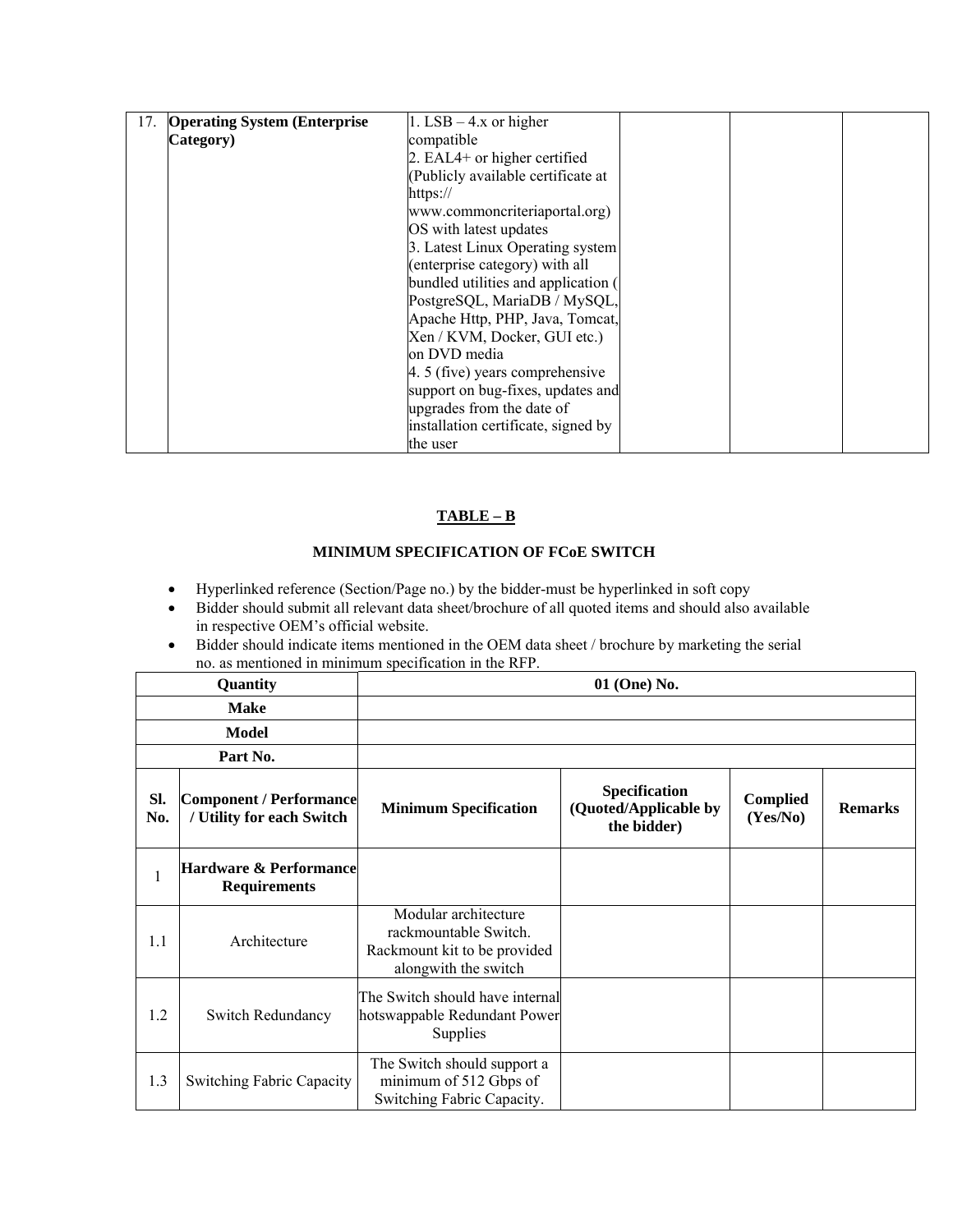| 1.4            | <b>Switch Forwarding Rates</b><br>(Layer 2)                 | The Switch should Support<br>Minimum Switching (Layer 2)<br>Performance of 320 Mpps.                                                                                                                                                                |                                        |                             |                |
|----------------|-------------------------------------------------------------|-----------------------------------------------------------------------------------------------------------------------------------------------------------------------------------------------------------------------------------------------------|----------------------------------------|-----------------------------|----------------|
| 1.5            | 10G/Gigabit Ethernet and<br>FC capability                   | The Switch should have a<br>minimum 20 nos. of 10 Gigabit<br>Ethernet FCoE ports including<br>4 nos of Ethernet 1000 base T<br>configurable ports & 8 Nos. FC<br>8Gbps ports with all necessary<br>interface modules & cables,<br>licenses (if any) |                                        |                             |                |
| 1.6            | Ethernet fiber and copper<br>ports                          | The switch should have support<br>for fiber and copper gigabit<br>ports also.                                                                                                                                                                       |                                        |                             |                |
| 1.7            | 10G Fiber Transceivers                                      | Required multimode fiber<br>Transceivers shall be proposed<br>along with all the 10G ports.                                                                                                                                                         |                                        |                             |                |
| 1.8            | Capability                                                  | The Switch Should have<br>capability for consolidating<br>storage and traditional Ethernet<br>protocols onto a single media                                                                                                                         |                                        |                             |                |
| SI.<br>No.     | <b>Component / Performance</b><br>/ Utility for each Switch | <b>Minimum Specification</b>                                                                                                                                                                                                                        | Specification<br>(Quoted/Applicable by | <b>Complied</b><br>(Yes/No) | <b>Remarks</b> |
|                |                                                             |                                                                                                                                                                                                                                                     | the bidder)                            |                             |                |
| 1.9            | Performance                                                 | Switch shall have cut-through,<br>non-blocking switch<br>architecture with line-rate<br>forwarding on all the ports.                                                                                                                                |                                        |                             |                |
| $\overline{2}$ | <b>Connectivity &amp; Filtering</b>                         |                                                                                                                                                                                                                                                     |                                        |                             |                |
| 2.1            | 802.3ad                                                     | Should support Industry<br><b>Standard Port/Link Aggregation</b><br>for All Ports                                                                                                                                                                   |                                        |                             |                |
| 2.2            | Jumbo Frames                                                | Jumbo Frames support on all                                                                                                                                                                                                                         |                                        |                             |                |
| 2.3            | <b>Storm Control</b>                                        | ports<br>Support for<br>Unitcast/broadcast/multicast<br>storm control to prevent<br>degradation of switch<br>performance from faulty end<br>stations                                                                                                |                                        |                             |                |
| $\mathfrak{Z}$ | <b>Layer 2 Functionality</b>                                |                                                                                                                                                                                                                                                     |                                        |                             |                |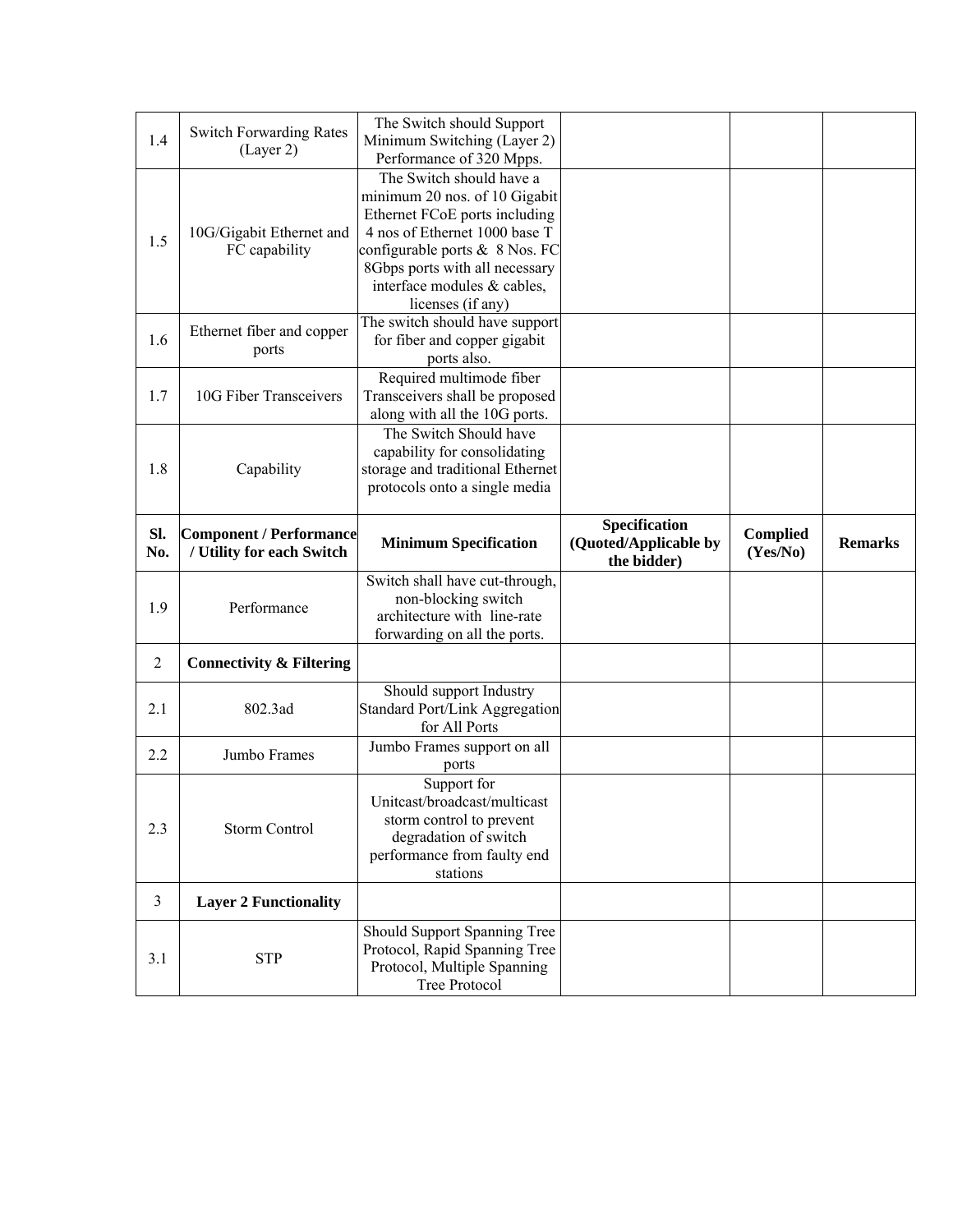| 3.2             | Features                                                    | Switch shall support Datacenter<br>bridging exchange, IEEE<br>802.1Qbb priority flow control<br>and IEEE 802.1Qaz.                                                                                                                                                                 |                                                       |                             |                |
|-----------------|-------------------------------------------------------------|------------------------------------------------------------------------------------------------------------------------------------------------------------------------------------------------------------------------------------------------------------------------------------|-------------------------------------------------------|-----------------------------|----------------|
| 3.3             | DNS, TFTP, NTP                                              | Should support DNS, TFTP and<br>NTP protocols, applicable IPv4<br>and IPv6 protocols                                                                                                                                                                                               |                                                       |                             |                |
| 3.4             | Port-channel / Port<br>Aggregation                          | Should have trunking<br>capability.                                                                                                                                                                                                                                                |                                                       |                             |                |
| $\overline{4}$  | <b>Security Features</b>                                    |                                                                                                                                                                                                                                                                                    |                                                       |                             |                |
| 4.1             | <b>Access Control Lists</b>                                 | Should support Standard ACLs                                                                                                                                                                                                                                                       |                                                       |                             |                |
| 4.2             | Various type of ACLs                                        | Should support various type of<br>ACLs like port based, Vlan<br>based and time based                                                                                                                                                                                               |                                                       |                             |                |
| 4.3             | MAC Address Filtering                                       | Should Support MAC Address<br>Filtering based on source and<br>destination address                                                                                                                                                                                                 |                                                       |                             |                |
| 6               | <b>Quality of Service</b>                                   |                                                                                                                                                                                                                                                                                    |                                                       |                             |                |
| 6.1             | CoS                                                         | Should support QoS and port-<br>based CoS assignment                                                                                                                                                                                                                               |                                                       |                             |                |
| $7\phantom{.0}$ | <b>Multicasting</b>                                         |                                                                                                                                                                                                                                                                                    |                                                       |                             |                |
| 7.1             | <b>IGMP</b>                                                 | a). Should Support IGMP v1,<br>v2, v3 snooping                                                                                                                                                                                                                                     |                                                       |                             |                |
| Sl.<br>No.      | <b>Component / Performance</b><br>/ Utility for each Switch | <b>Minimum Specification</b>                                                                                                                                                                                                                                                       | Specification<br>(Quoted/Applicable by<br>the bidder) | <b>Complied</b><br>(Yes/No) | <b>Remarks</b> |
| 8               | <b>Management</b>                                           |                                                                                                                                                                                                                                                                                    |                                                       |                             |                |
| 8.1             | Network<br>monitoring/management                            | Switch should be manageable<br>through NMS on per<br>port/switch basis with common<br>interface for all manageable<br>devices on the network. Should<br>Support syslog, SNMP<br>v2/v2c/v3, RMON/RMON-II,<br>SSH, telnet, web management<br>through network management<br>software. |                                                       |                             |                |
| 8.2             | Port Mirroring                                              | Should support port mirroring<br>feature for monitoring network<br>traffic of a particular<br>port/VLAN/group of ports/<br>fiber-channel ports.                                                                                                                                    |                                                       |                             |                |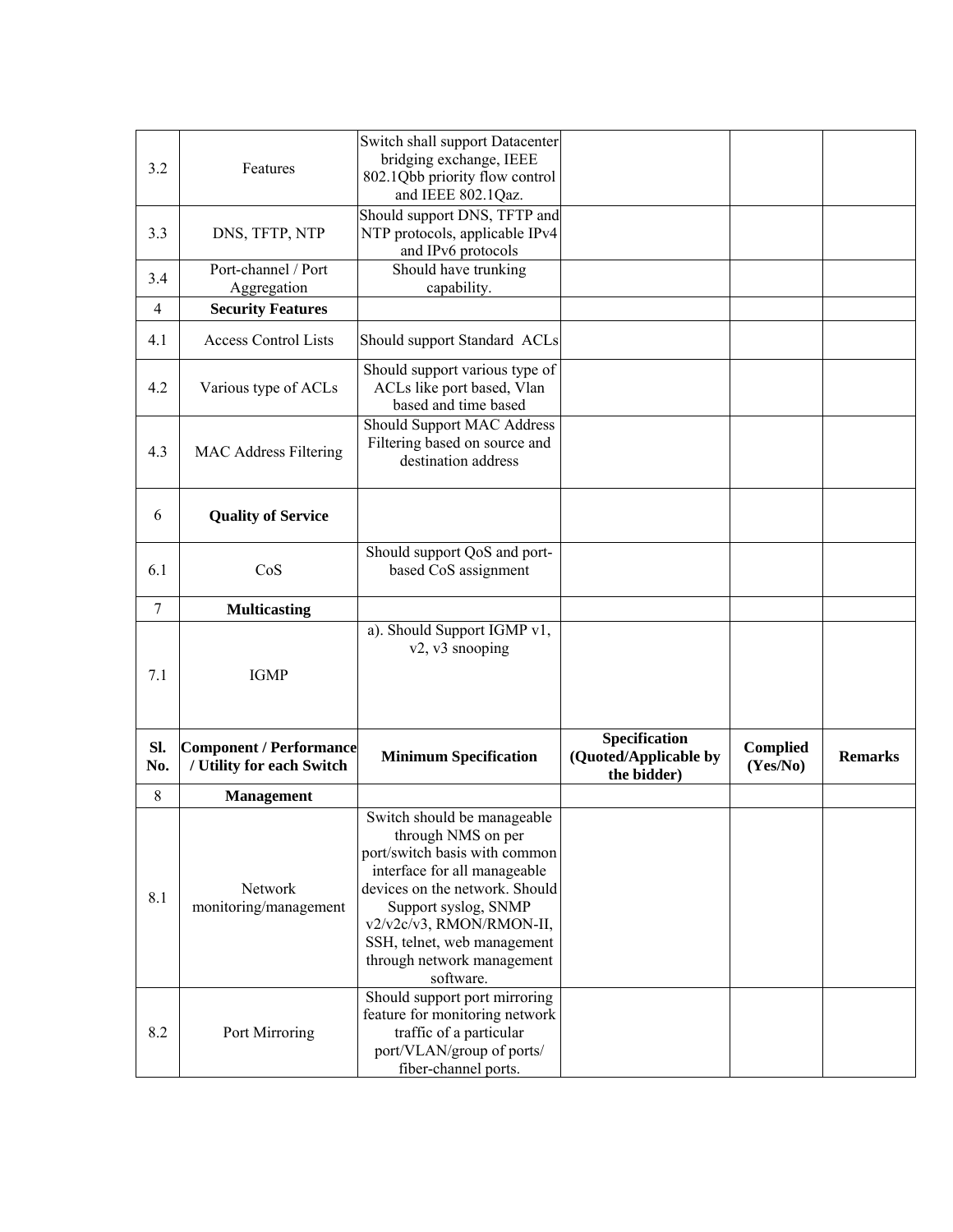| 8.3  | <b>AAA</b>                          | Should have support for<br>Authentication, authorization,<br>and accounting (AAA)                                                                                                                                                                                                                                                                                                     |  |  |
|------|-------------------------------------|---------------------------------------------------------------------------------------------------------------------------------------------------------------------------------------------------------------------------------------------------------------------------------------------------------------------------------------------------------------------------------------|--|--|
| 8.4  | Monitoring                          | The switch should have real-<br>time performance monitoring<br>capabilities built-in.                                                                                                                                                                                                                                                                                                 |  |  |
| 9    | <b>Software</b>                     |                                                                                                                                                                                                                                                                                                                                                                                       |  |  |
| 9.1  | Software Version                    | Version of software for<br>supplied switch should be latest<br>release to support all required<br>features                                                                                                                                                                                                                                                                            |  |  |
| 10   | <b>IEEE Standards</b><br>Compliance |                                                                                                                                                                                                                                                                                                                                                                                       |  |  |
| 10.1 | <b>IEEE</b> Standards               | Ethernet: IEEE 802.3,<br>10BASE-T<br>Gigabit Ethernet: IEEE 802.3z,<br>1000BASE-X (mini-<br>GBIC/SFP), 1000BASE-SX,<br>1000BASE-LX/LH<br>10G Ethernet: IEEE 802.3ae,<br>10GBase-SR, 10GBase-LR<br>IEEE 802.1D Spanning-Tree<br>Protocol<br>IEEE 802.1S & 1W for Rapid<br>Spanning tree convergence<br>IEEE 802.1p CoS Prioritization<br>IEEE 802.3x Flow Control<br>IEEE 802.3ad Link |  |  |
|      |                                     | Aggregation                                                                                                                                                                                                                                                                                                                                                                           |  |  |

### **TABLE – C**

# **MINIMUM SPECIFICATION OF STORAGE DEVICE**

- Hyperlinked reference (Section/Page no.) by the bidder-must be hyperlinked in soft copy
- Bidder should submit all relevant data sheet/brochure of all quoted items and should also available in respective OEM's official website.
- Bidder should indicate items mentioned in the OEM data sheet / brochure by marketing the serial no. as mentioned in minimum specification in the RFP

|     | Quantity :              |                              | $01$ (One) No.       |                 |                |
|-----|-------------------------|------------------------------|----------------------|-----------------|----------------|
|     | <b>Make:</b>            |                              |                      |                 |                |
|     | <b>Model:</b>           |                              |                      |                 |                |
|     | Part No.                |                              |                      |                 |                |
| SI. | Component /             | <b>Minimum Specification</b> | <b>Specification</b> | <b>Complied</b> | <b>Remarks</b> |
| No. | Performance /           |                              | (Quoted / Applicable | (Yes/No)        |                |
|     | <b>Utility for each</b> |                              | $-$ by the bidder)   |                 |                |
|     | <b>Storage</b>          |                              |                      |                 |                |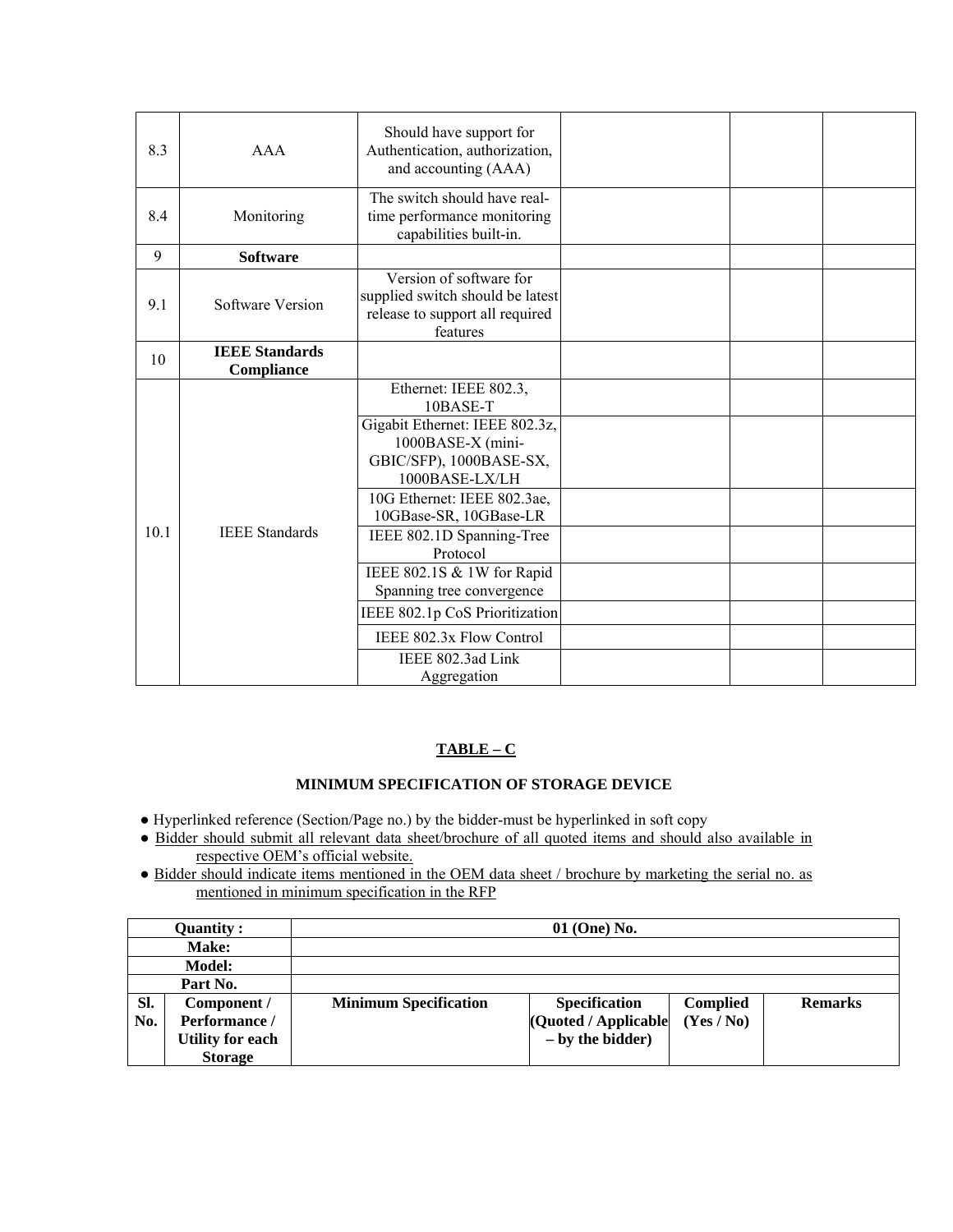| $\theta$     | Protocol                                                                  | 1. FCoE,<br>2. FC,<br>3. iSCSI,<br>4. NAS-NFS , SMB / CIFS etc.                                                                                                                                                                                                                                                                                     |                                                             |                               |                |
|--------------|---------------------------------------------------------------------------|-----------------------------------------------------------------------------------------------------------------------------------------------------------------------------------------------------------------------------------------------------------------------------------------------------------------------------------------------------|-------------------------------------------------------------|-------------------------------|----------------|
|              |                                                                           | 5. NDMP                                                                                                                                                                                                                                                                                                                                             |                                                             |                               |                |
| $\mathbf{I}$ | <b>Interfaces</b>                                                         | Minimum<br>1. Configurable FCoE 10 Gbps or FC<br>8 Gbps higher ports $>= 4$<br>2. iSCSI 10 Gbps $>= 4$<br>4. Device lanes $>= 8$                                                                                                                                                                                                                    |                                                             |                               |                |
| 2            | <b>Each Controller</b>                                                    | a) Active - Active configuration using<br>min. two controllers<br>b) Each controller With capability of<br>RAID - 1, 5, 6 & 10                                                                                                                                                                                                                      |                                                             |                               |                |
| 3.           | <b>Memory</b>                                                             | 32 GB usable Read/Write DRAM<br>cache in storage system with host<br>servers having direct access to the<br>total cache for Data.                                                                                                                                                                                                                   |                                                             |                               |                |
| 4            | Min nos. of Disks                                                         | a) Min. 150 disks (SAS-2, NL-SAS<br>or equiv.) scalability with SLC /<br>MLC SDD adaptability<br>b) LUN / partition supported $\ge$ 256                                                                                                                                                                                                             |                                                             |                               |                |
| 5            | <b>RPM</b>                                                                | Nos. of Disks and a) 400 GB usable after RAID-1<br>using 200GB SSDs for storage<br>tiering purpose<br>b) 10 TB useable capacity (sets of<br>$5D + 1P$ disks in RADID-5<br>array) using maximum 600 GB,<br>and minimum 15K rpm, dual<br>ported SAS-2 disks.<br>c) Any disks required for storage<br>system OS etc should be<br>provided additionally |                                                             |                               |                |
| 6            | <b>Additional Disks</b><br>& Capacity                                     | 10 TB useable capacity (sets of $5D +$<br>1P disks in RAID-5 array) using 2TB,<br>7.2K rpm, 6 Gbps SAS interface of<br>dual ported<br>NL-SAS/MDL-SAS / equiv. disk.                                                                                                                                                                                 |                                                             |                               |                |
| SI.<br>No.   | Component /<br>Performance /<br><b>Utility for each</b><br><b>Storage</b> | <b>Minimum Specification</b>                                                                                                                                                                                                                                                                                                                        | Specification<br>(Quoted / Applicable<br>$-$ by the bidder) | <b>Complied</b><br>(Yes / No) | <b>Remarks</b> |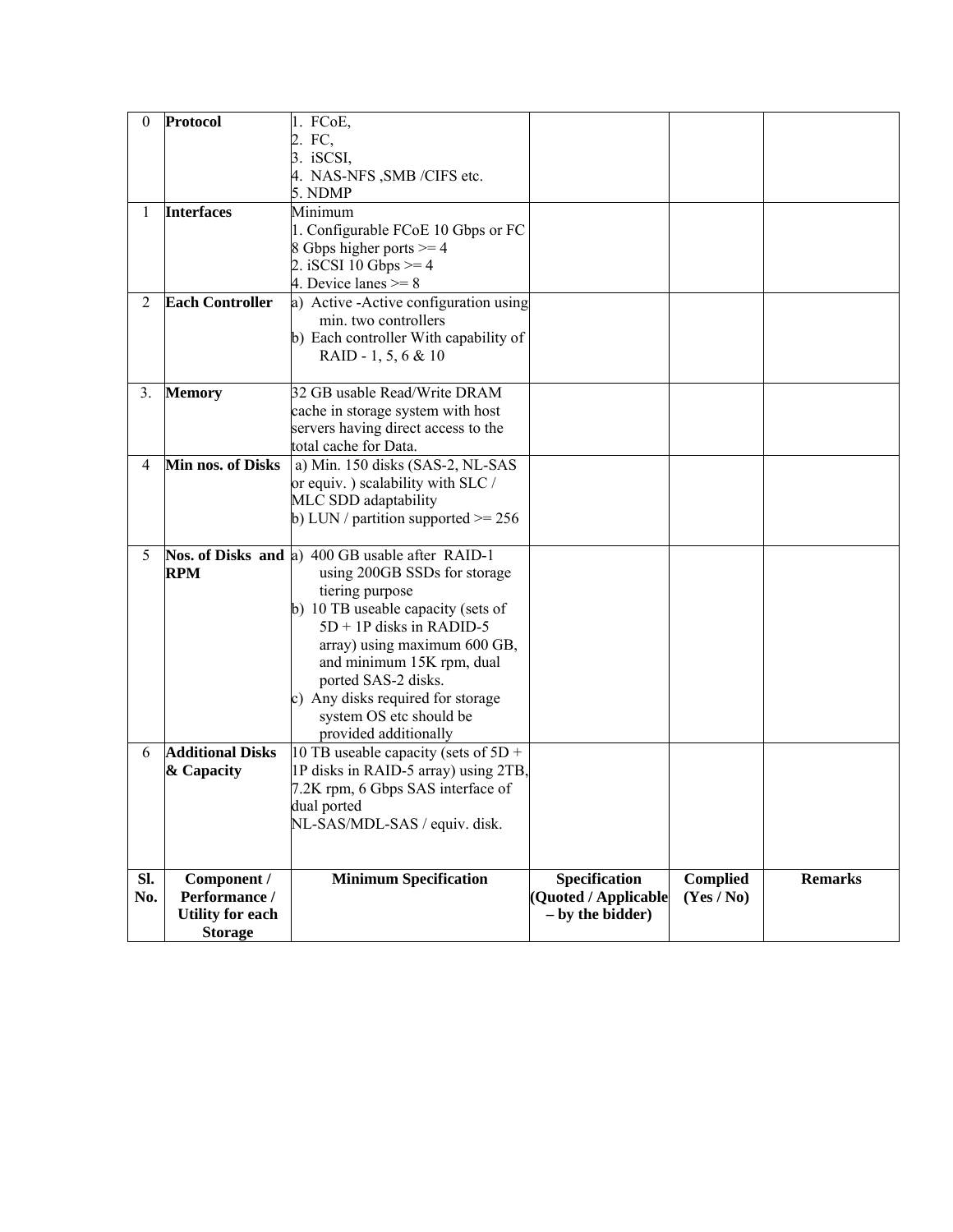| 8 | <b>Mandatory</b><br>features to be<br>provided | No single point of failure<br>a)<br>architecture.<br>Clone copy / Incremantal clone<br>b)<br>copy<br>Point-in-time pointer based copy<br>c)<br>Thin provisioning and Storage<br>d)<br>Management software to be<br>offered for full scalable capacity<br>of the storage |
|---|------------------------------------------------|-------------------------------------------------------------------------------------------------------------------------------------------------------------------------------------------------------------------------------------------------------------------------|
| 9 |                                                | a) Automated data tiering for both<br>read & write data to move sub-<br>LUN data blocks between solid<br>state disks & spinning disks<br>within Production disks based on<br>activity level.                                                                            |
|   |                                                | b) It should be possible to span a<br>volume and stripe data across all<br>controllers / nodes for the<br>maximum scalability<br>configuration                                                                                                                          |
|   |                                                | c) All features mentioned in points 7<br>& 8 should be provided / supported<br>(as specified above) for the proposed<br>configuration and up to minimum<br>scalability asked for                                                                                        |

# **TABLE – D**

# **SYSTEMS INTEGRATION WORK**

# **For the Core ICT Infrastructure at the Calcutta High Court, Kolkata**

| Sl. No.        | <b>Component / Performance /</b> | <b>Minimum Specification</b>                                                 | <b>Complied</b> |
|----------------|----------------------------------|------------------------------------------------------------------------------|-----------------|
|                | <b>Utility</b>                   |                                                                              |                 |
|                |                                  | Bidder should undertake the following and related activities :               |                 |
|                | Policies & Guidelines            | Policies $\&$ Guideline and implementations there from in the department     |                 |
|                |                                  | for                                                                          |                 |
|                |                                  | $(1)$ Application Service, $(2)$ DB service, $(3)$ Backup service (as        |                 |
|                |                                  | applicable), (4) Storage Service (5) Security Service, (6) OS security,      |                 |
|                |                                  | $(7)$ Application Server security, $(8)$ RDBMS security, $(9)$ System        |                 |
|                |                                  | Admin, (10) AS Admin, (11) DB Admin, (12) DC-DR synchronization              |                 |
|                |                                  | (13) and other related components/ work                                      |                 |
| $\overline{2}$ | Integration plan $&$ design for  | $(1)$ DB servers, $(2)$ AS servers, $(3)$ FCoE Switch, $(4)$ Ethernet Switch |                 |
|                | service provisioning             | (as applicable), (5) Storage device component (6) Security devices $(7)$     |                 |
|                |                                  | LAN integration $(8)$ Load Balance & Fail-over Plan for Design, Tests        |                 |
|                |                                  | & Acceptance with Test Application, $& Test DB(9) Other related$             |                 |
|                |                                  | components/work                                                              |                 |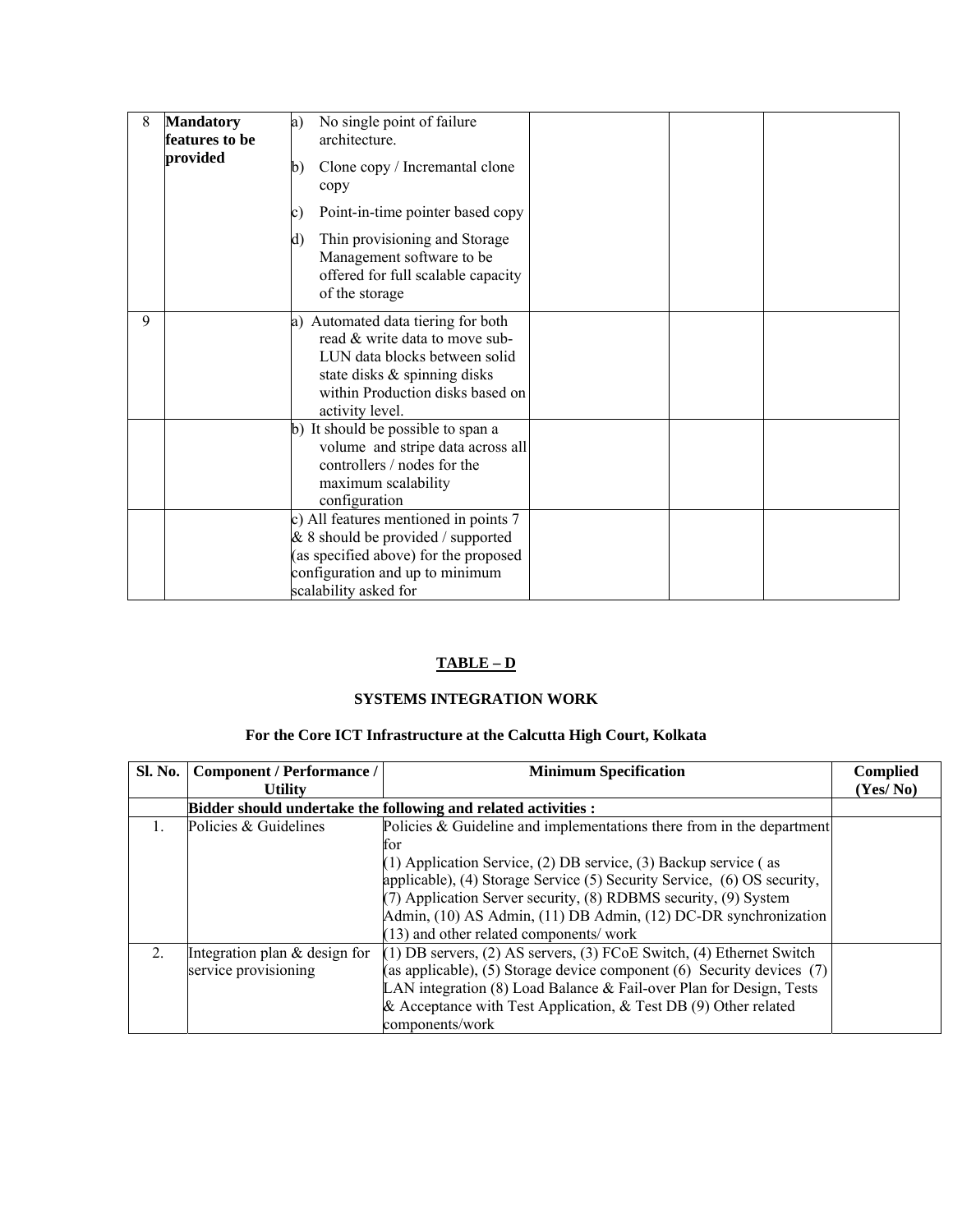| 3.      | component, Security Device, related components / job.<br>Ethernet Switch (as<br>applicable), OS with Database | Installation & Implementation $HW$ , SW & Services with all operational sub-components with OS,<br>of, DB Server HW, AS Server Web Service Software, AS, DB, SMS, Backup, Security Device as per<br>HW, FCoE Switch, Storage design & policy doc on EAL-4+, LSB-4.x, certified OS and other                                                |  |
|---------|---------------------------------------------------------------------------------------------------------------|--------------------------------------------------------------------------------------------------------------------------------------------------------------------------------------------------------------------------------------------------------------------------------------------------------------------------------------------|--|
| 4.      | LAN supply $&$ works with<br>integration<br>to existing network                                               | All passive components, test $&$ certification for 10 years as per design<br>& policy doc and EIA/TIA-942 & EIA/TIA-568-B.1 & B.2 etc and<br>other related components / job                                                                                                                                                                |  |
| $5_{-}$ | Integration test $\&$<br>Certification                                                                        | $(1)$ DB servers, $(2)$ AS servers,<br>(3) FCoE Switch, (4) FCoE $&$ Ethernet (as applicable) Switch, (6)<br>Storage component (7) Security devices, (8) LAN integration (9) Load<br>Balance & Fail-over Plan for Design, Tests & Acceptance with Test<br>Web Services, Application, & Test DB and other related components<br>/iob.       |  |
| 6.      | implementation with go-live<br>certification                                                                  | $[AS, DB, & all HW & System (1) DB Server, (2) Application Server (3) backup service - as$<br>Software Services installation, applicable, (4) Storage component, (5) client accessibility with all<br>operations on (i) Load Balance $\&$ (ii) Fail-over mode with<br>implementation all security feature and other related components/job |  |

### **Terms & Conditions**

- 1. Quotations should be submitted in the office of the Deputy Registrar(Computer), High Court, Calcutta, at the  $2<sup>nd</sup>$  floor of the High Court Main Building on or before 21.12..2016 between 11.30 am and 3.30 pm on any working day and should be properly signed and stamped. The Hon'ble Court will not take any responsibility for delay, loss or non-receipt of quotations sent by post. The sealed tender will be opened on 22.12.2016 at 3.30 pm in presence of the intending bidders or their authorized representatives in the above mentioned place.
- 2. Quotations should be submitted in sealed envelope with 4115 R(Listing) superscribed in it.
- 3. Rates should be quoted indicating price / unit and should be inclusive of all additional charges.
- 4. Suppliers are instructed to mention PAN no. in the quotation and copies of trade license and / or PAN etc. is to be submitted as and when to be asked.
- 5. Conditional quotations will not be considered.
- 6. Willing suppliers submitting quotations should specify the address of its office and its Phone / Mobile no. for the purpose of quick communication in the event of urgency.
- 7. The reputed firms who are engaged in the supply of desktop and its accessories and who have executed such commercial orders are eligible to participate in the tender. Documentary evidence in support of the said eligibility criteria must be furnished along with the tender.
- 8. The rate quoted by the bidders shall remain fixed for entire duration of the contract and will not be changed/enhanced on any account. All duties, taxes and other levies payable under the contract shall be included in the total price.
- 9. This Hon'ble Court may award the contract to the supplier whose Quotations has been determined to be substantially responsive and who has quoted the lowest evaluated price. **However, the Hon'ble Court is not bound to accept the lowest bid**.
- 10. The High court reserves the right to accept or reject any quotation and to cancel the bidding process and reject all quotations at any time.